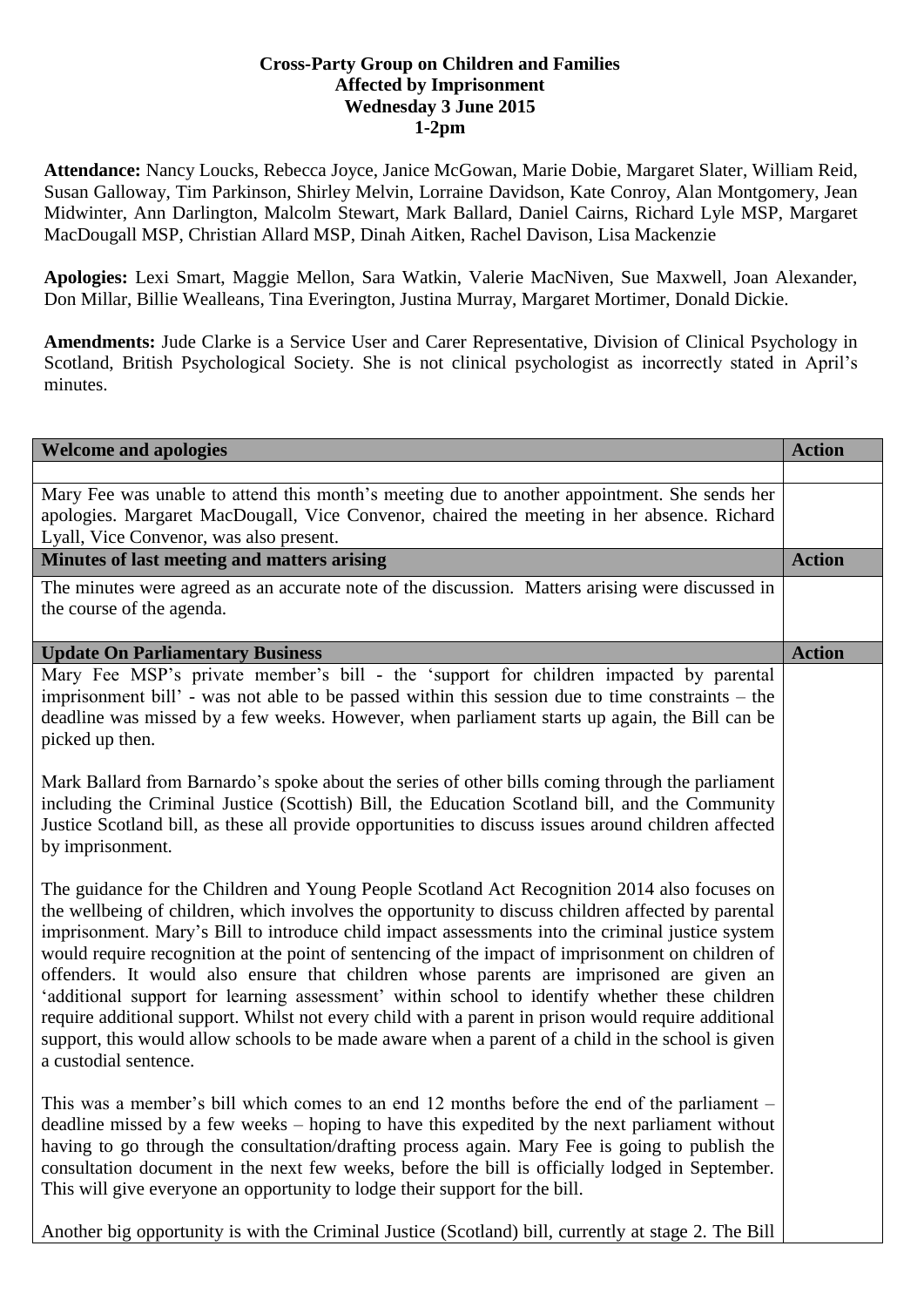will be picked up again after  $30<sup>th</sup>$  August.

GIRFEC model – universal system of child wellbeing – evidence from Mary Fee's research suggests it is not clear how this universal system of child wellbeing will interact with the courts, police and children affected by parental imprisonment. Therefore, Barnardo's has worked with Mary to come up with two amendments to the bill:

- 1. A child's named person must be informed when a child's parent is imprisoned. Without this link between the police and a child's named person, the GIRFEC system will fail. It is not clear at the moment what the police's link with GIRFEC will be – whilst it is not the child themselves that is being arrested, interviewed etc., it is a dependent child. The aim is to find out if GIRFEC is going to work for children affected by parental imprisonment.
- 2. The amendment would ensure that a child's best interests are also considered when their parent/carer is arrested, held, interviewed or charged. Children have rights, and children's rights must be paramount. It only looked at children's rights when it was discussing a child's interaction with the justice system – it didn't take into account the rights of the children who have parents in the criminal justice system.

Mary Fee put forward a series of amendments supported by the cross party group and a whole range of organisations in the Children and Young People's Act process. These amendments did not find favour with the government, which said that children affected by parental imprisonment would have their needs recognised in the guidance to the bill rather than in primary legislation. There is a role for Mary and for the CPG to hold the minister to account to make sure that what was promised about children affected by parental imprisonment actually appears in the final guidance. There have been very positive words from the minister this far, but it is still a process the Cross-Party Group can be involved in – reminding the minister, civil servants and all those drawing up the guidance.

The Community Justice (Scotland) bill has just been introduced and discusses how we are going to move the Community Justice Authorities (CJAs) into closer alignment with the CPP structure. A lot of opportunities for making sure the specific needs of children affected by parental imprisonment are included. The call for evidence is out now, after which there will be a stage one and an opportunity for us to discuss as a Cross-Party Group what we might say on that sometime in the autumn.

The Education Scotland Bill is also going at some speed through the parliamentary process. There is an element of Mary Fee's legislation, 'additional support for learning', which could fit into that legislation. There may be an opportunity for the CPG to support Mary on that.

The Scottish Government have committed to a second Criminal Justice Bill – not yet clear what will be in this bill, but it looks like it will cover some of the commitments which have been made around release, probation. May be an opportunity for Mary working with the other MSP, and with support from the CPG members, to introduce further amendments.

In conclusion, there are a range of things that the CPG can do:

- Opportunities to get behind Mary Fee's amendment to the Criminal Justice bill
- Opportunities for us to discuss further amendments to the Education Scotland bill, the Community Justice bill, and the GIRFEC guidance. Having the CPG make a collective intervention on both pieces of legislation would also be helpful
- The next 12 months will be a very busy time as there's so much legislation to get through

It would be useful if the CPG could write to the Convenor of the Justice Committee to highlight the CPG's support for the issues that Mary Fee has raised.

One of the key elements in getting a bill to the next stage of the process is getting as many MSPs

**Secretariat: write to Justice Cmte**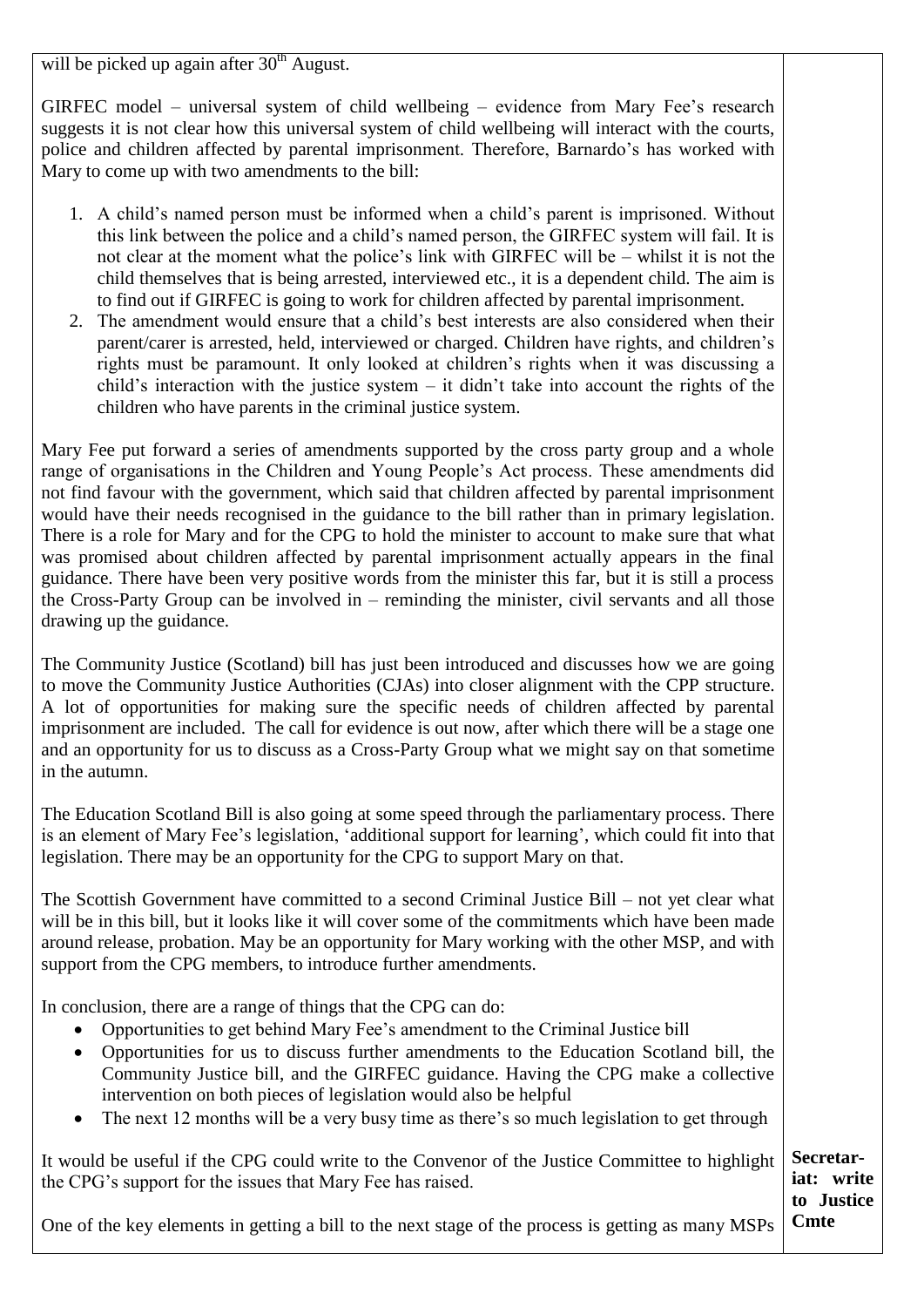| as possible to sign up in support of it. Members of the CPG could usefully write to their<br>individual MSPs to ask them to come along to the event and hear more about the bill, explain why<br>it matters to you as their constituent. This is an opportunity for members of the CPG to make a<br>real difference.                                                                                                                                                                                                                                                                                     | <b>CPG</b><br>members:<br>write<br>to<br><b>MSPs</b>                                                             |
|----------------------------------------------------------------------------------------------------------------------------------------------------------------------------------------------------------------------------------------------------------------------------------------------------------------------------------------------------------------------------------------------------------------------------------------------------------------------------------------------------------------------------------------------------------------------------------------------------------|------------------------------------------------------------------------------------------------------------------|
| Marl Ballard offered to run a workshop on 'how to interact with parliamentary processes' for<br>CPG members, which Families Outside offered to host. If Mary lodged the bill at the beginning<br>of September, and we had an event a few weeks later, the CPG could draft a template email to be<br>sent to MSPs. There is a facility on the Scottish Parliament website where you can find the                                                                                                                                                                                                          | <b>Follow</b> up<br>re:<br>workshop                                                                              |
| address of your constituency MSP and your regional list MSPs – you could send something off to<br>them and fill in the gaps to explain why it was particularly important to you, why you would like<br>them to come along etc.                                                                                                                                                                                                                                                                                                                                                                           | <b>Mark</b><br><b>Ballard:</b><br>draft<br>template                                                              |
| CPG members could usefully circulate their responses to consultations re children affected by<br>parental imprisonment, so that everyone could see what is being said and copy and paste as<br>appropriate.                                                                                                                                                                                                                                                                                                                                                                                              | email<br><b>CPG</b>                                                                                              |
| Responses to Mary Fee's bill will be published before the end of this month (see Scottish<br>Parliament website and Mary's website) and be circulated to CPG members.                                                                                                                                                                                                                                                                                                                                                                                                                                    | members:<br>publish<br>consulta-<br>tion                                                                         |
| One member noted that sibling imprisonment is also an issue but that the legislation only refers to<br>parental imprisonment.                                                                                                                                                                                                                                                                                                                                                                                                                                                                            | responses                                                                                                        |
| A Falkirk Council Criminal Justice Team Worker noted that the police's vulnerable person<br>document outlines the SHANARRI principles (Safe, Healthy, Achieving, Nurtured, Active,<br>Respected, Responsible, Included) and that the practice in their area would be a good way<br>forward: anybody who is in the police cells is interviewed so they know if children are involved.<br>And can contact the children and families team with any concerns. If the police have gone to the<br>house and children have been involved during the arrest, this is noted in the vulnerable person<br>document. | <b>Daniel</b><br><b>Cairns:</b><br>publish<br>and<br>circulate<br>responses<br>to consul-<br>tation on<br>Mary's |
| Mark Ballard noted this good practice and that it should be carried out across the whole of<br>Scotland. GIRFEC has a much wider vision of child wellbeing, which is a significant shift from<br>child welfare and child protection.                                                                                                                                                                                                                                                                                                                                                                     | <b>Bill</b>                                                                                                      |
| The group noted other pockets of good practice that had yet to be implemented across Scotland<br>and agreed to invite someone from Police Scotland to address the CPG about this, and to link this<br>discussion into the discussion of the Community Justice Bill. The group also noted that further<br>suggestions for topics would be welcome and should be sent to Mary Fee or Nancy Loucks.                                                                                                                                                                                                         | <b>CPG:</b><br>invite<br><b>Police</b><br><b>Scotland</b><br>to address                                          |
| Janice McGowan (family member) asked how best to encourage family members to come to the<br>CPG and get involved – important for families' voices not to get lost and for it to become all<br>about legislation and a 'talking shop' for people who work with families. It's up to organisations<br>working with families to let people know and encourage more people to come along, rather than it<br>always being the same people. If somebody came to a meeting like this [about legislation] they<br>would be thinking 'I'm not going back to that'.                                                | future<br>a<br>meeting;<br>further<br>sugges-<br>tions<br>for<br>topics<br>to                                    |
| At Margaret MacDougall's request, Janice said that topics that might interest families are what's<br>happening to them at the minute – when they're visiting the prison, how it's affecting their kids,<br>how they're treated by the prison. She was happy that the CPG is trying to make things better for<br>the future but reminded the group that people are living this at the moment, that it's affecting<br>them at the moment, and that it would be good to hear different voices.                                                                                                              | <b>Mary</b><br><b>or</b><br><b>Nancy</b>                                                                         |
| The group discussed how to advertise the work of the CPG and particularly how to reach families<br>to get them involved. One participant suggested that the CPG meet in various locations to enable<br>more family members to attend. Margaret MacDougall said she would need to check the standing                                                                                                                                                                                                                                                                                                      |                                                                                                                  |